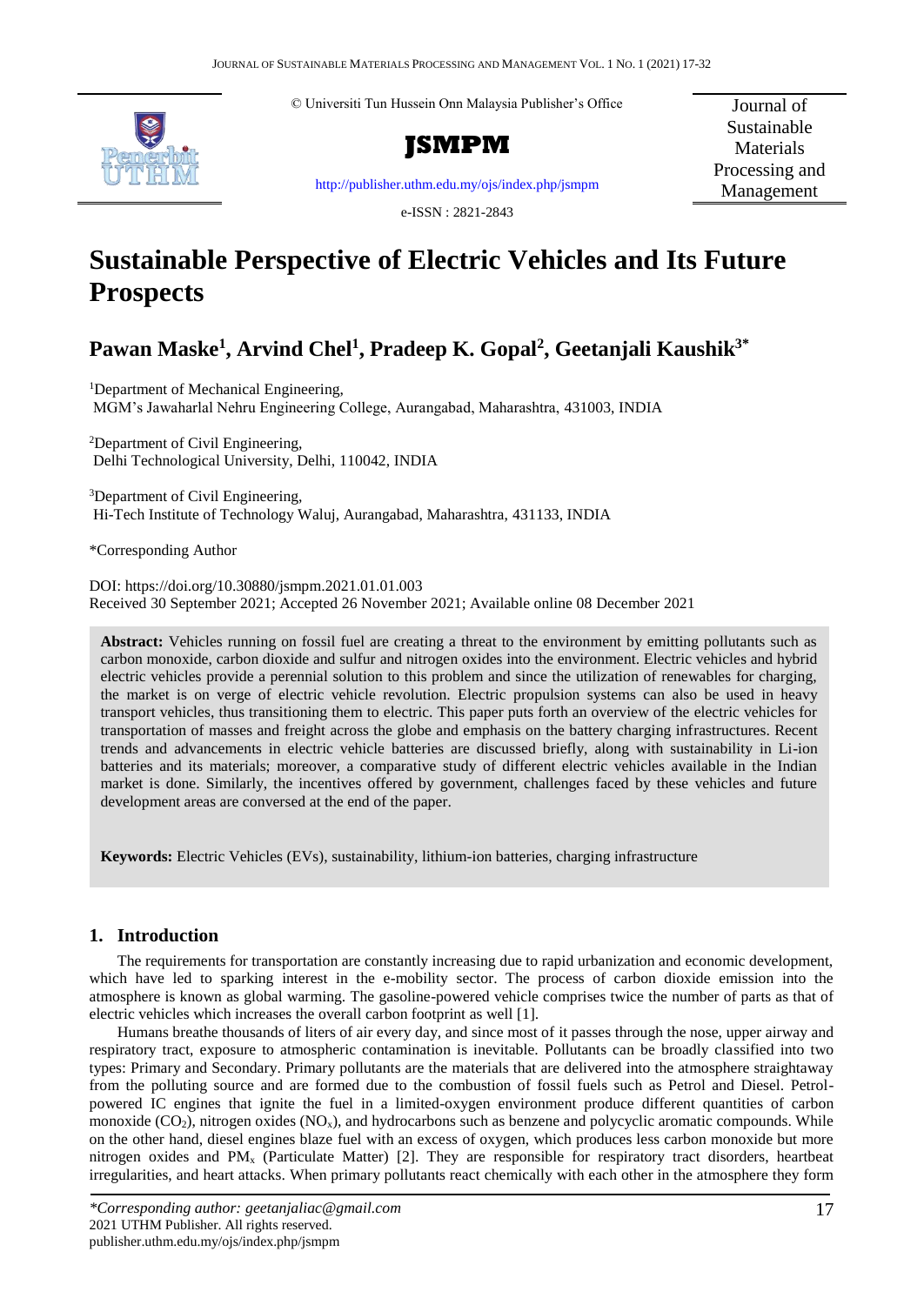Secondary pollutants. Nitric oxide (NO) generated from internal combustion engines gets converted into nitrogen dioxide, during this process it may react with the ozone layer, which reduces the atmospheric concentration. Alternatively, in the presence of sunlight in the lower levels of the atmosphere NO and  $NO_2$  react with oxygen ( $O_2$ ) to form ozone  $(O_3)$ .  $O_3$  is a strong oxidant and respiratory tract irritant, when inhaled by human beings causes many symptoms including shortness of breath, chest pain and other issues [3].

According to World Health Organization (WHO) air pollution is responsible for 29 % of deaths and disease from lung cancer, 43 % of deaths and diseases from chronic obstructive pulmonary disease, and 17 % of all deaths and disease from acute lower respiratory infection. Air pollution is globally responsible for more than 4 million deaths every year [4]. According to a report by WHO the pollutants with the strongest manifestation of health issues are particulate matter (PM), nitrogen dioxide (NO<sub>2</sub>), ozone (O<sub>3</sub>) and sulphur dioxide (SO<sub>2</sub>). Table 1 shows the ambient air quality status calculated under National Air Quality Monitoring Program (NAMP) by CPCB in the year 2017 (Annual average  $-\mu g/m^3$ ) [5].

| <b>State</b>         | City        | SO <sub>2</sub> | NO <sub>2</sub> | $PM_{10}$ | $PM_{2.5}$ |
|----------------------|-------------|-----------------|-----------------|-----------|------------|
| Delhi                | Delhi       |                 | 68              | 241       | 101        |
| Maharashtra          | Navi Mumbai | 22              | 45              | 105       | N.A        |
| Maharashtra          | Aurangabad  | 10              | 33              | 83        | N.A        |
| Karnataka            | Bangalore   |                 | 31              | 92        | 46         |
| <b>Uttar Pradesh</b> | Agra        | 4               | 19              | 184       | 124        |
| Tamilnadu            | Chennai     | q               |                 | 62        | 32         |

**Table 1 - Ambient air quality status of major cities in India [5]**

PM emitted mainly by diesel engines and other sources are inhalable and respirable, these particles comprise of sulfate, ammonia, sodium chloride, black carbon. Particles having a diameter less than 10 microns (PM10) along with fine particles less than 2.5 microns (PM2.5) pose the greatest hazard to human health, as they have the potential to penetrate human lungs and enter the bloodstream. Heavy metals comprise mainly of lead, mercury, cadmium, lithium which are sourced from lead-acid and metal hydride batteries. Even at a lower level of exposure, it can result in multiple organ damage. Fig. 1 shows PM 2.5 pollution in 5 major cities in India [6]. However due to the Covid 19 the overall pollution figures are low.



**Fig. 1 - PM 2.5 pollution in 6 major cities in India [6]**

E-mobility is an essential component of smart city strategies. Considerable investments are being made all across the world in EVs and charging infrastructures, which not only offers potential to reduce transport emissions, but also helps to unlock other smart city options. This includes new solutions for energy use, public transport services, residential and commercial buildings, wider urban systems, etc. Accelerating the adoption of EVs, and realizing the associated smart city benefits from it, requires coordinated and interrelated actions across a network of organizations, technologies, consumers, and products [7].

Electric vehicles have existed on the roads since the mid-19th century, but their use was limited. The latter part of the 20<sup>th</sup> century saw a significant requirement for synthetic/alternative fueled vehicles to minimize the problems of tailpipe emissions from IC engines, increasing-price of fossil fuels, and to reduce the dependency of the countries that does not have crude oil sources within its boundaries, hence have to import foreign crude oil. It costs about a billion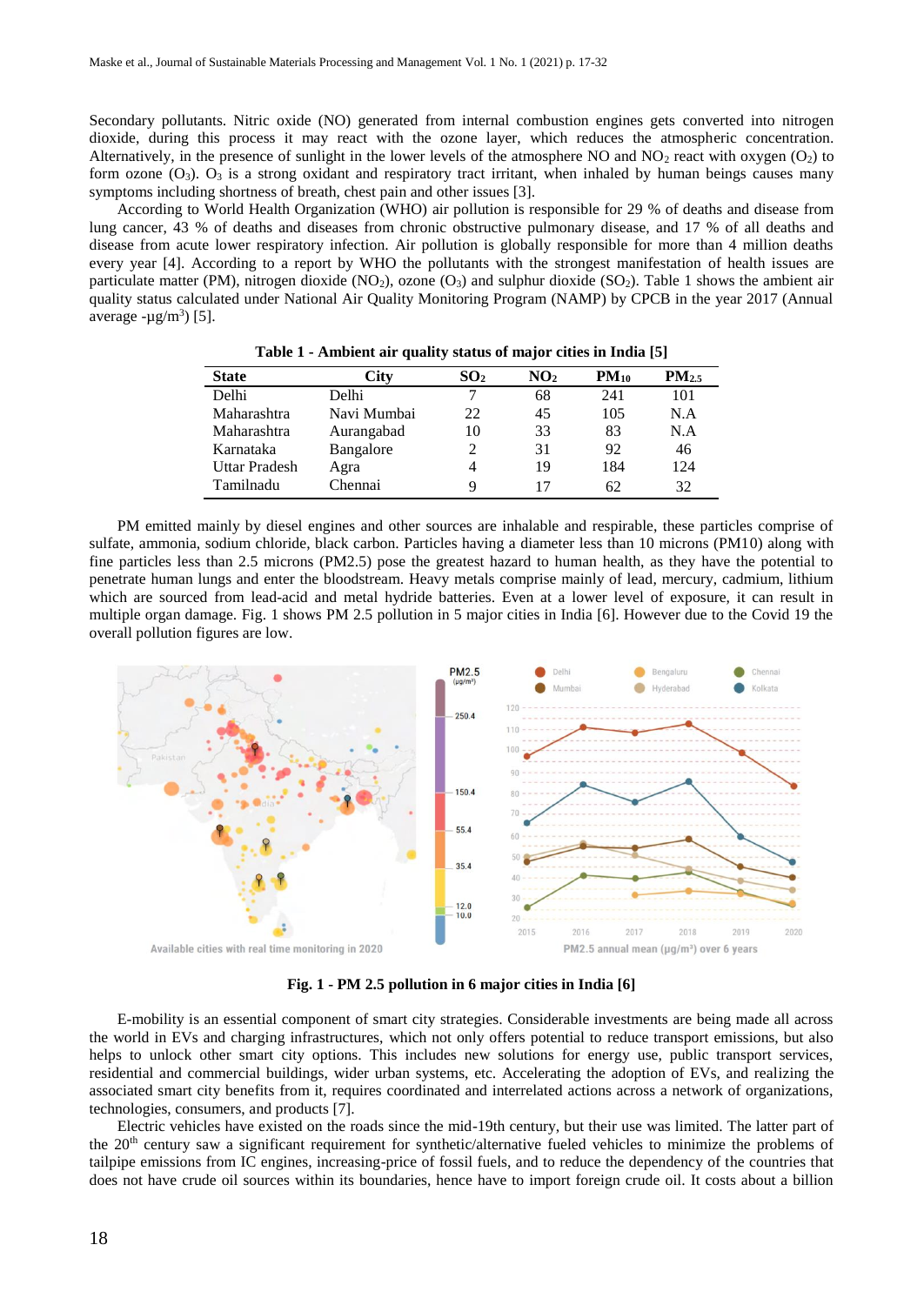euros per day for the European economy to import of crude oil [8]. In the European continent, the transport sector is responsible for more than 30% of total energy consumption. Road transport is the largest emission emitter accounting for more than 70 % of all Greenhouse Gases (GHG). The largest percentage of the emission 61 % is caused by cars as shown in Fig. 2 [9].

The requirements for transportation are constantly increasing due to rapid urbanization and economic development. Which have led to sparking interest in the e-mobility sector. The process of  $CO<sub>2</sub>$  discharged into the atmosphere diminishes the Earth's ozonosphere. A factor that makes electric vehicles clean is their ability to use half the number of parts a gasoline powered vehicle reducing the carbon footprint.



**Fig. 2 - Greenhouse gas emissions by different sectors [10]**

Since their re-inception in the automobile market in the start of  $21<sup>st</sup>$  century EV's and HEV's have started capturing the global market. With the appearance of greater stringent regulations associated with emissions, energy resource constraints and financial disaster, the world has sparked a global race to electrify transportation [11]. A collection of circumstances has contributed to electric mobility to enter the mass automotive market. Development in the renewable energy sector is one of them. All over the last decade headway in the wind and solar energy generation technologies have considerably reduced their cost. Renewables provide clean strength without any carbon footprint. The petrol, diesel and CNG needed to gas an internal combustion engine-based mobility system calls for an in-depth expensive supply chain which is prone to disruption from climate, geopolitical activities and different elements [12].

Recently, there has been massive research and development work, reported in the electric vehicle industry. Battery electric vehicles are a sustainable solution if the electricity required to power the electric power train is produced by renewable sources. Battery cells today have higher energy densities and are far less expensive per kWh than they were only a few years ago. Technological advancements in electric motors and batteries for both Electric Hybrid Vehicles [HEVs] and Electric Vehicles [EVs] have resulted in a reduction of overall production cost and increased the dependence on electric vehicles for long runs. Lithium is the best choice with regard to battery production today because of its lightweight and its high-quality electricity conductance. Recent research has shown that Li-ion batteries can withstand temperatures more than 70 $^{\circ}$ C, (in comparison to traditional batteries up to 50 - 60 $^{\circ}$ C) allowing them to withstand more intensive activity with less loss of battery life. Lithium-ion (Li-ion) cells continue to receive the most investment and are the most popular. LG Chem, Panasonic, and Samsung all employ this technology. These advantages have made lithium ubiquitous in these days' energy storage industry [13]. Lithium-metal technologies with much higher energy densities are in development, but currently lack the production scale and established supply chain advantages of Li-ion [14].

The fast adoption of lithium-ion batteries in electric cars will result in a high volume of spent lithium-ion batteries in the near future, with remanufacturing, repurposing, and recycling among the alternatives for safely disposing of used lithium-ion batteries. Lithium-ion batteries are complex goods, making future recovery planning more difficult. Battery recycling, on the other hand, must be commercially feasible in order to build a truly sustainable battery sector [15].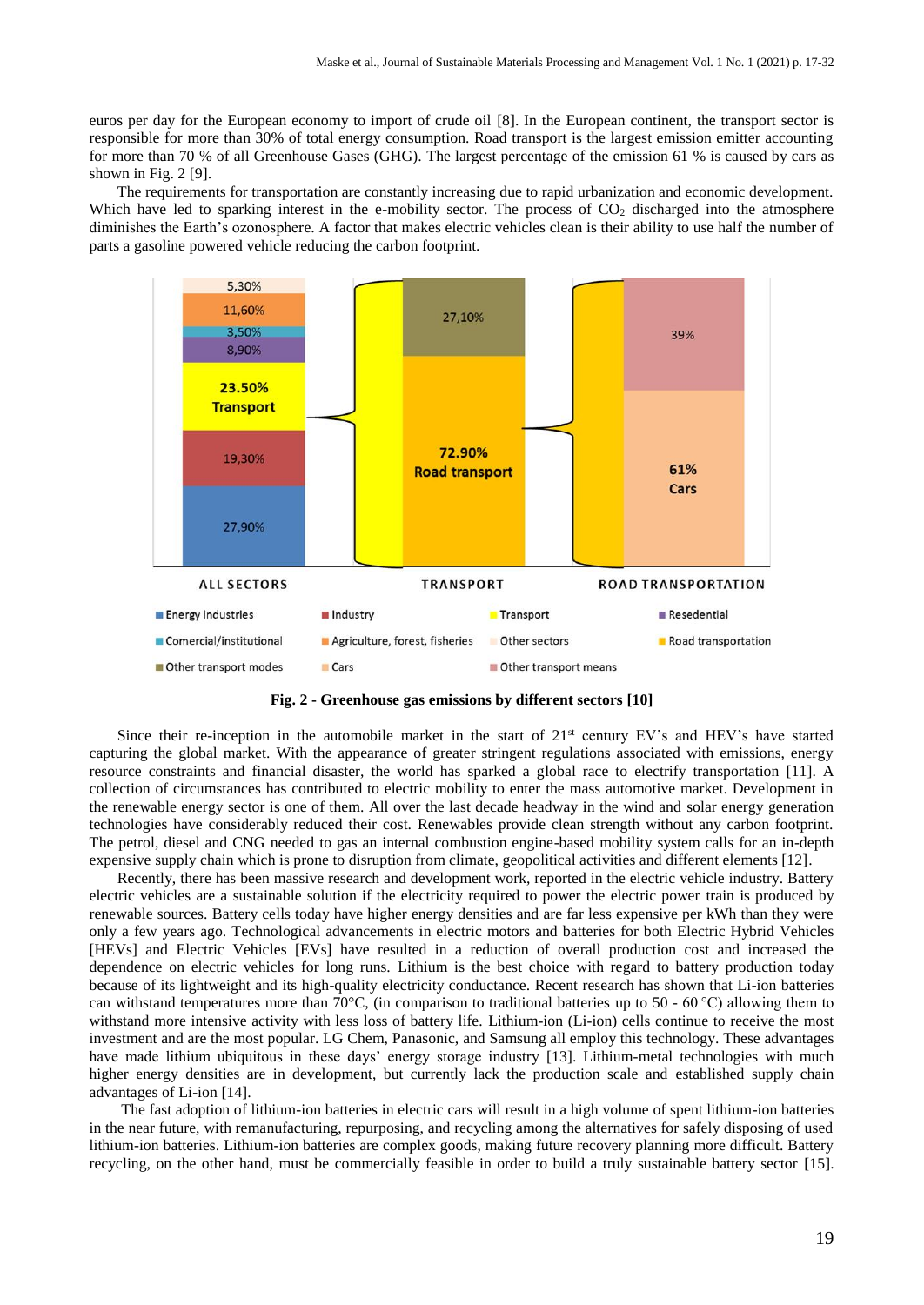Circular economy initiatives are needed at both the government and industry levels to increase the resilience and sustainability of automotive supply chains while also reducing primary resource requirements.

Electric vehicles produce fewer vibrations compared to the conventional internal combustion engine vehicles [16]. Hence it does not require a bulky frame as that of an IC engine vehicle, resulting in less overall weight. One of the superior advantages is that it does not require as much maintenance [1]. No necessities to take it to the branch of Environmental Quality for an emissions inspection. Electric vehicles are comfortable. Accordingly, the commercial electric vehicles market has seen subsequent growth in the sales. The purpose of this paper is to provide a comprehensive overview of global e-mobility; it also highlights the development and the comparison of different key components such as electric motors, batteries, electronic and controls.

## **1.1 Types of Electric Vehicles (EV)**

EVs can run totally on electric powered propulsion systems. They've an Internal Combustion Engine (ICE) operating alongside it. EVs have most effective batteries as energy sources, but there are various types to rent different sources of energy modes. These may be known as Hybrid Electric Powered Cars (HEVs). Table 2 shows the differentiation of the types of electric vehicle [16-18]. Electric vehicles can be classified into the following types:

- 1. Battery Electric Vehicle [BEV]
- 2. Hybrid Electric Vehicle [HEV]
- 3. Plug in Hybrid Electric Vehicle [PHEV]
- 4. Fuel Cell Electric Vehicle [FCEV]

| $\frac{1}{2}$ and $\frac{1}{2}$ - Comparison of unit tent types of E vs |                                                   |                                                         |                                                                                                                                                                         |                                      |                                                                                                                                          |
|-------------------------------------------------------------------------|---------------------------------------------------|---------------------------------------------------------|-------------------------------------------------------------------------------------------------------------------------------------------------------------------------|--------------------------------------|------------------------------------------------------------------------------------------------------------------------------------------|
| EV<br>type                                                              | <b>Driving</b><br>Component                       | <b>Energy source</b>                                    | <b>Feature</b>                                                                                                                                                          | <b>Vehicle</b><br>Average<br>(Rs/km) | <b>Challenges</b>                                                                                                                        |
| <b>BEV</b>                                                              | $\bullet$ Electric<br>powertrain                  | • Batteries<br>• Ultracapacitors                        | • Zerogas emission<br>• Range depends largely<br>on the type of battery<br>used<br>• Available commercially                                                             | 0.78                                 | • Battery price, capacity<br>• Range per charge<br>• Charging time<br>• Availability of EV<br>charging stations<br>$\bullet$ High amount |
| <b>HEV</b>                                                              | $\bullet$ Electric<br>powertrain<br>$\bullet$ ICE | • Batteries<br>• Ultracapacitors<br>$\bullet$ IC Engine | • Less emission<br>• Long range per charge<br>• Can be powered with<br>both electricity and fuel<br>• Complex structure with<br>electrical and<br>mechanical components | 4.4                                  | • Management of the<br>energy sources<br>• Battery and engine size<br>enhancement<br>• Vehicle weight                                    |
| <b>FCEV</b>                                                             | $\bullet$ Electric<br>powertrain                  | $\bullet$ Fuel cells                                    | • Emission tends to zero<br>$\bullet$ High efficiency<br>• Comparatively High<br>price<br>• Available for<br>commercial use                                             | 1.7                                  | • High cost of fuel cell<br>• Easy way to produce<br>fuel<br>• Availability of fueling<br>stations                                       |

# **Table 2 - Comparison of different types of EVs**

## **1.2 Energy Density**

Energy density is the amount of energy you can put in a certain space. According to United States Environmental Protection Agency, 1 gallon of gasoline has an equivalent of 33.7 kWh of energy in it, which is more than the whole battery % of 1<sup>st</sup> generation Nissan Leaf (24 kWh). In recent years, the first-class strength density discovered in a lithium-ion battery cellular is 684 Wh/l. The equal electricity by volume of 1 gallon of fuel, it would need 139 lithiumion battery cells. This means that with the aid of extent gasoline is thirteen times more energy dense than the highquality of lithium-ion batteries in 2018. Hence batteries are not space efficient [19]. Volume is important for packaging in a car. So, it makes packaging of batteries that much more difficult. Gasoline has an even larger advantage when it comes to weight. One gallon of gasoline weighs 6 pounds and has an energy density of 33.7 kWh. According to the study, the best battery pack's energy density was 240 Wh/kg. The equivalent gasoline energy density was 12,400 Wh/kg, this means that gas would weigh 50 times much less than the equivalent amount of power in lithium-ion form. This assessment is about the battery cells. The battery pack might be even heavier. So, a gallon of gas has greater power in it than the original Nissan Leaf's battery pack which weighed over six hundred kilos, over 100 times heavier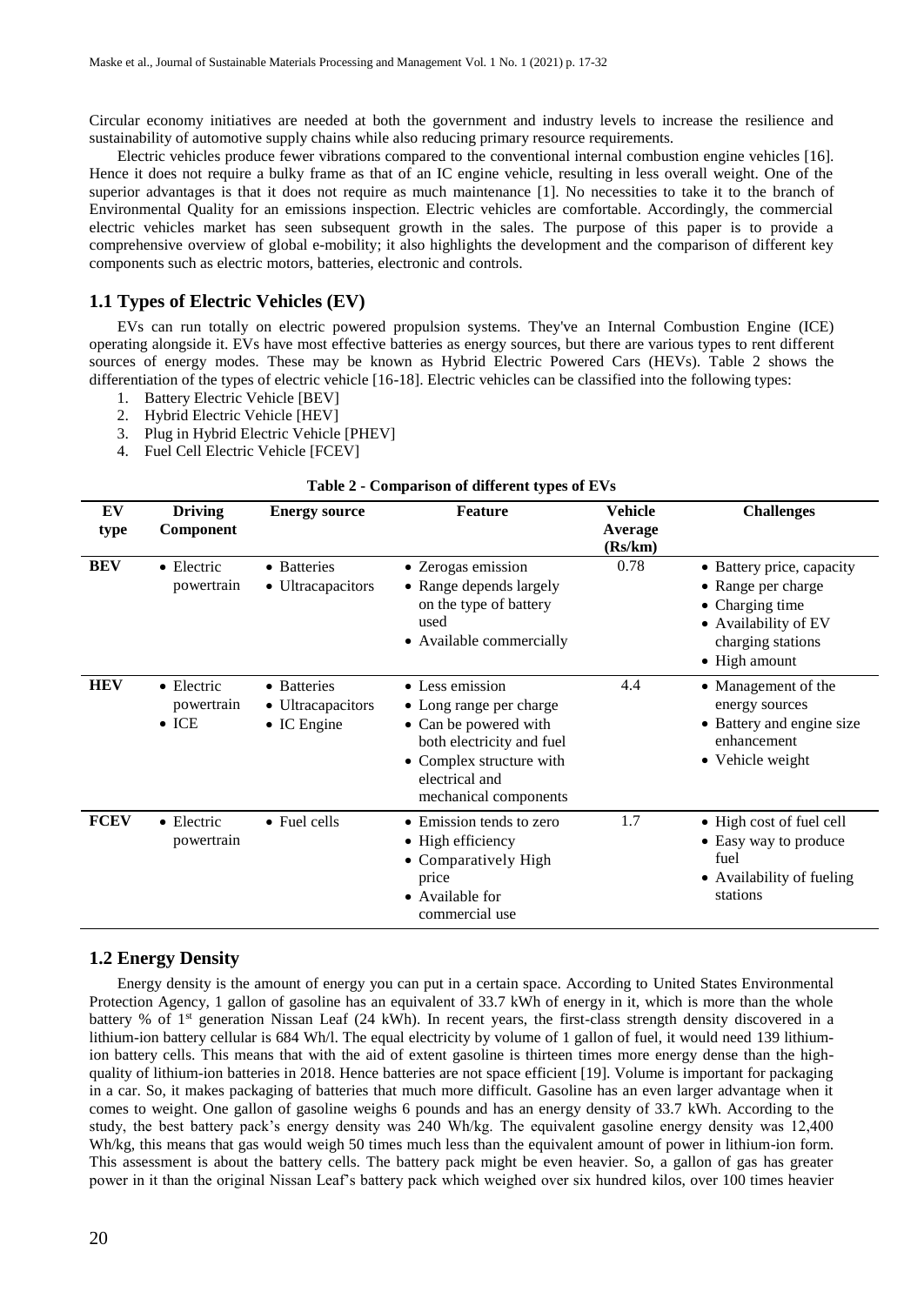for much less energy. This makes the use of battery packs detrimental in heavier applications such as planes and trucks [20-22].

## **1.3 Electric Vehicles Charging Methods**

The efficiency of a battery charger is a measure of the efficiency of the power electronics components used to convert the AC power supply to a regulated DC voltage across the battery terminals. The efficiency of the battery charger according to current technologies available worldwide varies in percentage from 70 to 90 %. Existing technology supports mainly three types of charging methods; however, research is being carried out on Wireless (dynamic) charging and battery swapping. According to research by Bloomberg (Fig. 3), it was found that the home charger installations have increased exponentially with the highest growth in Europe followed by China and US [23].



#### **Home Charger Installations**



#### **(a) Level 1: AC to DC Using Onboard Charger (Normal Charging)**

The vehicle is connected to an AC power source (often 120 V AC with an electric input cable with a capacity of 15-20 A household load) from which the AC supply is transmitted to an onboard station charger in this charging technique. The charger's function is to convert AC to DC power and then deliver the generated current to the Li-ion battery. As a result, fully charging an electric vehicle with 30 to 40 kWh batteries takes approximately 6-10 hours, which can be according to the domestic consumption of electrical units every month. AC to DC charging is slightly less expensive than fast charging [24].

### **(b) Level 2: AC to DC**

The car employs three-phase Alternating Current (AC) sources of 208-240 V at up to 80 A in this charging mode. The Society of Automotive Engineers (SAE) has set the standard in North America the J1772 standard to cover the connector (also called coupler) and charging cable used in Level 2 changing applications as a result these charging cables are fixed permanently to Level-2 charging station. Homeowners can also install a level 2 residential charging station [25].

#### **(c) Power Charging from DC to DC (Fast Charging)**

An external charger or fast charging equipment converts the alternating current supplied by the network into a direct current with a very high voltage and power supply for use by the battery in this manner of load. A 30 to 40 kWh EV battery can be fully charged in 60 to 90 minutes using this procedure. This approach necessitates a higher initial investment, as well as a high operating and maintenance cost, but it gives a very stable and optimal performance during peak hour demands [26].

#### **(d) Charging Via Wireless Technology**

Wireless charging has become a common charging method; yet, the charging time and effectiveness of wireless charging are still inconclusive. This charging method transmits power without any physical contact by using coupled systems magnetic fields. This technology is based on electromagnetic induction and uses two coils. The primary coil is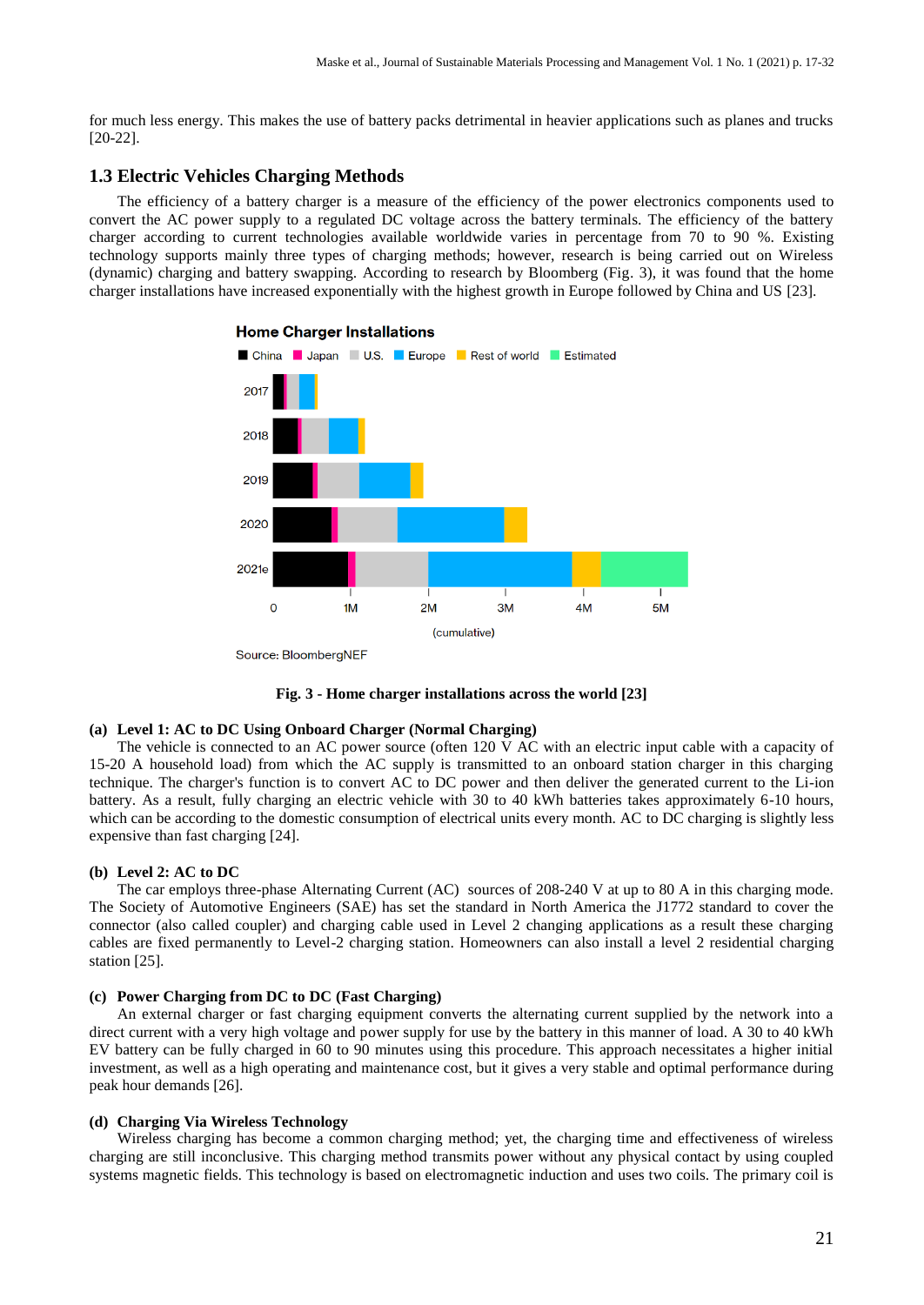installed on the road, while the secondary coil is installed inside the vehicle. The approach of dynamic wireless charging for electric vehicles is transforming the electric vehicle industry [22]. Qualcomm, a technology behemoth, is a massive supporter of dynamic charging. The FIA Formula E race series has put Qualcomm Halo WEVC technology to the test. In Auckland, Qualcomm tested the DEVC at modest speeds. The charging stations are placed in the middle of the road lanes, allowing the electric car to be charged while it is in motion. Inductive power transfer is often weak, and for efficient power transmission, the air space between the transmitter and receiver coils should be in the range of 20 to 100 cm. Certain adjustments, however, are required before it may be used in transportation vehicles [27].

## **(e) Battery Swapping**

A Battery Swapping Method is an efficient way of giving power to electric vehicles while avoiding excessive wait periods at a charging station. The Battery Swapping Method makes it considerably easier to integrate locally generated Renewable Energy Sources (RESs) like solar and wind. One of the key benefits of this procedure is that the drivers do not have to exit the car and can swiftly replace the drained battery. Furthermore, the station's battery can participate in the V2G (Vehicle-to-Grid) project. The Battery Swapping Stations charge the batteries ahead of time and prepare them for swapping in a short amount of time. For this strategy to function, automakers must take into account and adhere to consistent standards for the batteries of diverse EVs. As a result, car and battery makers play critical roles in battery switching technologies by collaborating together [28].

## **1.4 Types of Electric Vehicles Charger**

Different chargers with different charging modes are available at the electric vehicle charging stations. These chargers are also specifically built for charging two or four-wheelers. The following are the most common and popular chargers (Fig. 4):



**Fig. 4 - Types of electric vehicle chargers [30]**

- i. Combined Charging System Charger (CCS): This is one of the most common DC Fast Charging chargers. The CCS connector has Type 2 interface connections and two additional DC power lines that can handle higher voltages than the normal connector. It generates 50 kWh of standard output power. This type of charger is estimated to cost Rs. 14 lakhs.
- ii. Chademo charger: This is a traditional DC fast charger with a 50 kWh power output. It's widely used to charge electric vehicles with four wheels. These chargers' ports are specially engineered to remain locked during the charging process. At the end of the charging time, the charge is automatically unlocked and detached from the socket. Between Rs. 13, 50, 000 and Rs. 13, 50, 000 [31] is the pricing range.
- iii. Type 2 AC chargers: The IEC 62196 Type 2 AC chargers are designed to swiftly charge two-wheeled electric vehicles. It produces 22 kilowatt-hours. There are seven contact points on the connector: five large and two small. The highest row is used for Signaling. Three pins in the center row have the function of earthing, while the four pins on the outside row are used for the power supply. Two more pins are preserved as optional pins in addition to the two outside pins that can be used for power supply during rapid charging mode. It was estimated to cost around Rs. 1,200,000 [31].
- iv. Bharat DC-001 charger: This charger is ARAI-certified for four-wheeler slow charging in general. It produces 15 kilowatt-hours. This charger's output has a single GB/T charging gun. The charger's output rating is 40-100 Vdc at 200 Amp [32].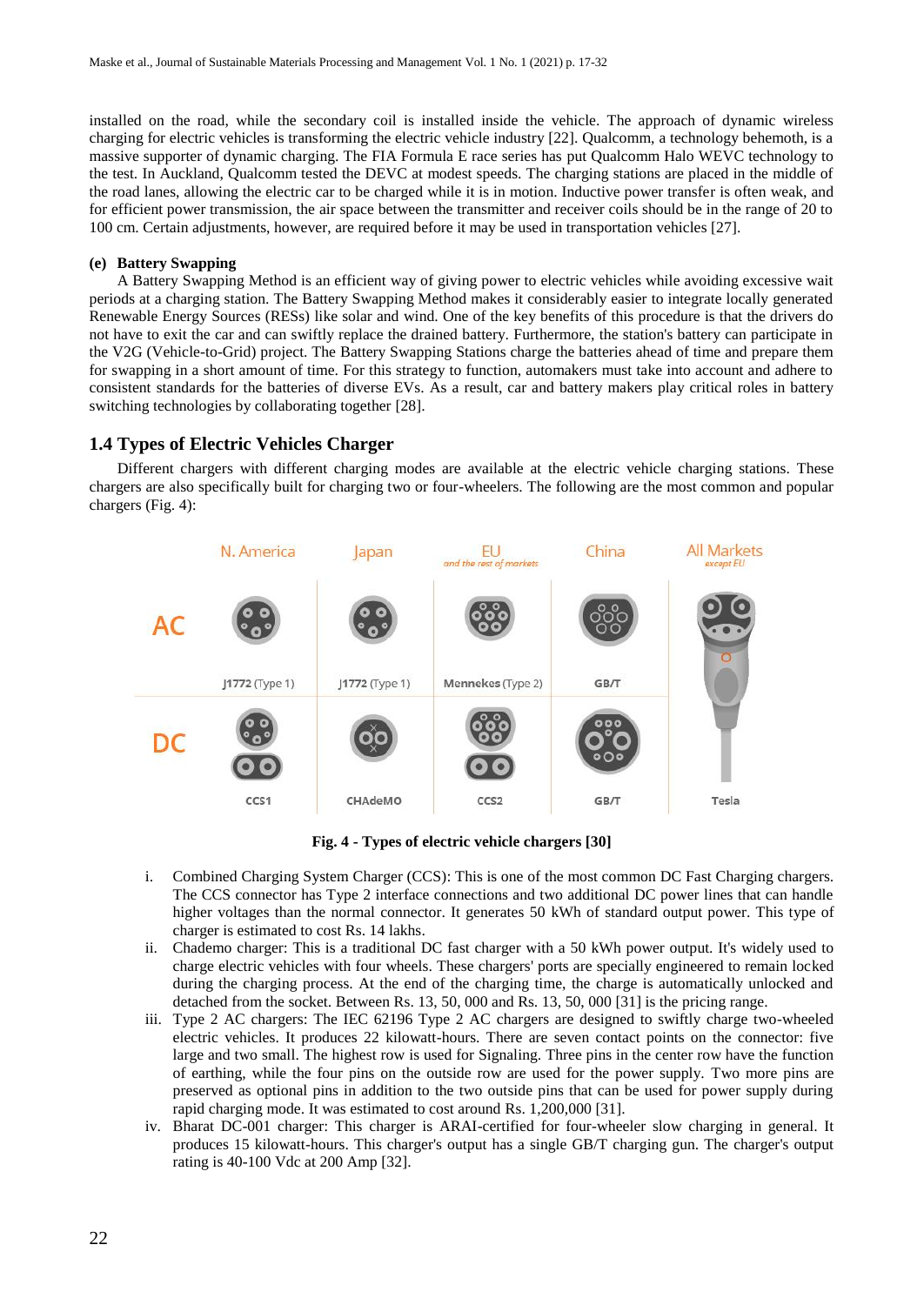v. Bharat AC-001 charger: This charger is ARAI-certified for two-wheeler slow charging in general. Each of the three pins that connect to it produces 3.3 kWh of power. This charger's output features three GB/T charging gun points. This charger will be under one lakh rupees.

## **2. Global Status of Electric Vehicle**

For the first time, global new Electric Vehicle (EV) sales surpassed one million for the first time in 2017 (Fig. 5). According to future sales prediction, it is expected that the EV sales could almost four-fold that achievement by the end of 2020, moving to 4.5 million units which is around 5 % of the global light-vehicle market Figure 5 depicts the number of electric vehicles sold globally from 2010 to 2017. The need for electric automobiles is urgent [33]. BEVs presently account for 66 percent of the worldwide Electric Vehicle (EV) market. BEV sales are outpacing PEV sales (PHEV). Specific markets, on the other hand, have significantly different powertrain choices, which are determined by legislative actions, customer preferences, and model availability [23].



**Fig. 5 - Global electric vehicle sales 2015-21 [23]**

China emerged as the major market for EVs. Right after Norway, China has the most electric vehicles on roads. Norway leads the world in terms of electric vehicle market share, with electric vehicles accounting for 46 % of new electric vehicle sales in 2018. Not only passenger bus sales, but also electric bus sales are expected to rise, capturing 80 % of the market, as illustrated in Fig. 6. While sales of passenger cars and light commercial vehicles are expected to rise significantly [34].



**Fig. 6 - EV share of annual vehicle sales by segment [34]**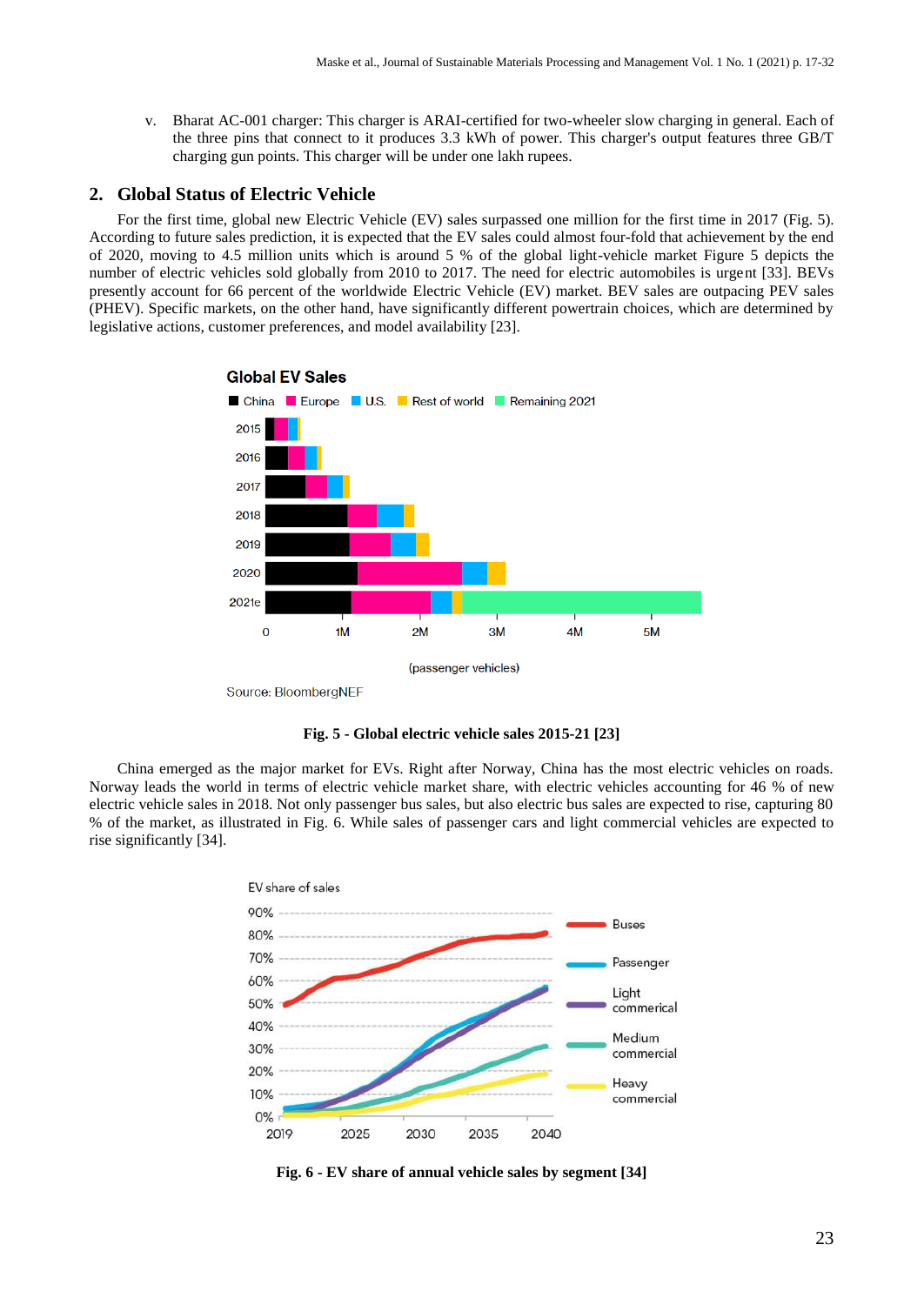Innovations bring down the cost of production. Two-wheeler EV sectors would grow faster than the rest, especially in Asia. Escalation of EVs to spur the explosive growth of many other allied industries battery tech, advanced materials, charging infrastructure, power management software, and value-added riding services. Although there is a significant profit for emerging EV manufacturers, it possesses threat to the already existing original equipment manufacturers for IC engines. US based Tesla motors' Model S was the best-selling. Apart from electric cars automakers such as Tesla, GM cruise and Waymo are developing self-driving or autonomous vehicles. South Asian countries rely mainly on e-Rickshaws for transportation in cities. Electric three-wheelers are less expensive to operate than their gasoline-powered counterparts. As demonstrated in Fig. 7, technological developments offer a decrease in cost per km. India has 1.5 million battery-powered three-wheelers as of 2018. (Rickshaws). There are more electric rickshaws in India than battery-powered passenger automobiles in China, according to an article [34].





In 2015, the global electric bus fleet was predicted to be over 173,000 and by 2019 it had surpassed the 400,000 [35]. Rail vehicles (railways) have relied on overhead power wires for power in the past. In recent years, however, the Swedish heavy transportation giant Scania has teamed up with the German electrical giant Siemens to build e-highways in Sweden, where overhead electric lines are provided so that the vehicle can draw electrical power via a pantograph power collector mounted on the frame behind its cab, as shown in Fig. 8 [36]. This technology is called conductive electrical transmission.



**Fig. 8 - Scania truck on e-highway in Sweden [36]**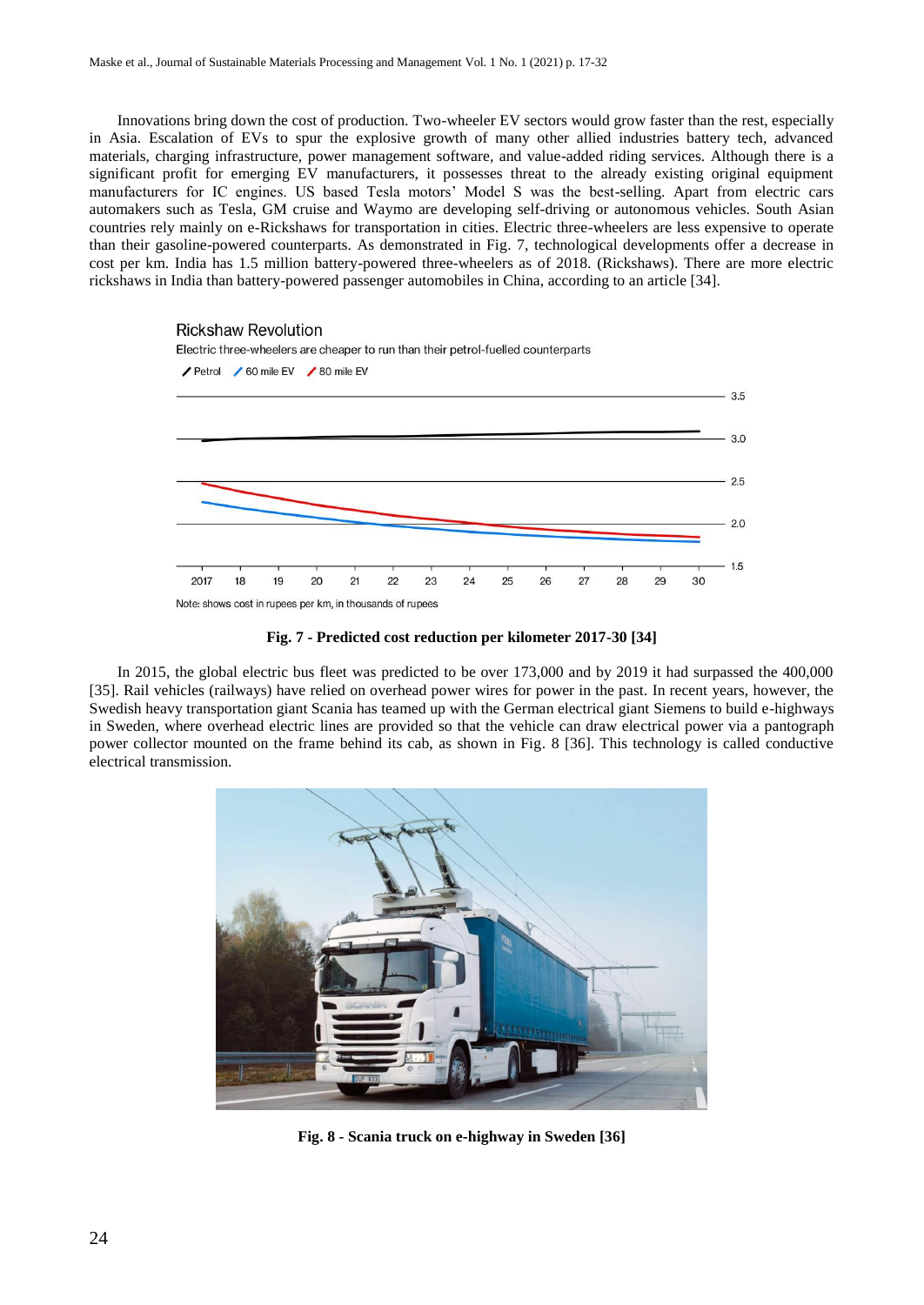The worldwide transportation business is still dominated by fossil fuel-based mobility, but that is changing. Hybrid buses could be thought of as a first step toward full electrification. In North America, through 2020, hybrid buses will account for 73 % of the electric bus market. BEB and FCEB will have a market share of 8 % and 19 %, respectively, of the total market [37]. Shenzhen in China has the highest number of electric buses on road; typically, more than half of the cost of the BYD K9 Bus (which is around 257,920 dollars) is subsidized by the government. With the exception of India and Sri Lanka, no other SAARC country has attempted to test or adopt electric road mass transportation. Navi Mumbai Municipal Transport (NMMT), Mumbai Metropolitan Region Development Authority (MMRDA), Himachal Road Transport Communication, Bangalore Metropolitan Transport Corporation (BMTC), and Thane Municipal Transport (TMT) have all ordered Hybrid Electric Buses and Battery Electric Buses in India. The government of Sri Lanka wants to run electric buses in bus priority lanes under the Nationally Appropriate Mitigation Action (NAMA), Electric buses will be run in bus priority lanes, according to the government [38].

During the projection period from 2019 to 2030, the Indian electric vehicle ecosystem market is expected to grow at a robust Compound Annual Growth Rate (CAGR) of 43.13 %, according to the study. Establishing new charging infrastructure is also predicted to expand at a 42.38 % CAGR. The Indian electric vehicle battery market is predicted to develop at a CAGR of 60.15 % with the introduction of Indian battery producers such as TATA Chemicals and Bharat Heavy Electricals Limited (BHEL), as well as the import of batteries from foreign manufacturers [39]. In India, the most popular electric automobiles are listed in Table 3, with sample statistics that may vary.

| <b>Type</b> | Range<br>(km) | <b>Chargers available</b>                                                                                                                                        | <b>Battery type</b><br>and capacity<br>(kWh)                                                             | <b>Motor</b><br>(kW, Nm)                                                     | <b>Battery</b><br>warranty<br>(year) | Cost<br>(Rs.)             | <b>Vehicle</b><br>weight<br>(kg) |
|-------------|---------------|------------------------------------------------------------------------------------------------------------------------------------------------------------------|----------------------------------------------------------------------------------------------------------|------------------------------------------------------------------------------|--------------------------------------|---------------------------|----------------------------------|
| $EV-1$      | 452           | 3 types<br>1) DC50 kW Fast<br>Charger 80% in 57<br>min.<br>AC charging<br>2)<br>6 h 10 min                                                                       | Li-ion<br>Polymer<br>(39.2kWh)                                                                           | Permanent<br>magnet<br>Synchronous<br>motor<br>$(100 \text{ kW},$<br>395 Nm) | 8 years or<br>1,60,000<br>km         | $23.71 -$<br>23.9<br>lakh | 1535                             |
| $EV-2$      | 140           | 2 types<br>3 kW single Phase<br>1)<br>16 A Charge time<br>7h 20min.<br>10kW 3 Phase 32 A<br>(2)<br>charge time 1h 35<br>min                                      | Lithium-ion<br>battery<br>$(15 \text{ kWh})$                                                             | 3 phase AC<br>Induction motor<br>$(19 \text{ kW}, 70 \text{ Nm})$            | 3 years or<br>60,000 km              | $7.48 -$<br>8.23<br>lakh  | 937                              |
| $EV-3$      | 181           | 2 types<br>Fast charging-Full<br>1)<br>charge in<br>1 <sub>h</sub><br>30 min.<br>Home Charging-<br>2)<br>100% charge<br>11 h 30min (16 A)                        | Lithium-ion<br>battery<br>$(21.2 \text{ kWh})$                                                           | 3 phase AC<br>Induction motor<br>(31 kW and 91<br>Nm)                        | 3 years or<br>1,25,000<br>km         | $10.5 -$<br>13.2<br>lakh  | 1265                             |
| $EV-4$      | 340           | 2 types<br>AC 7 kW Fast<br>1)<br>Charge 80 % in 6-8<br>h<br>Portable Charger 16-<br>2)<br>18 <sub>h</sub><br>50kW DC fast<br>3)<br>charge $80 \%$ in $50$<br>min | Ultra-high-<br>density<br>liquid-cooled<br>Nickel<br>Manganese<br>Cobalt battery<br>$(44.5 \text{ kWh})$ | Permanent<br>magnet<br>Synchronous<br>motor with<br>(105 kW and 353)<br>Nm)  | 5 years                              | 20.88-<br>23.58<br>lakh   | 1539                             |
| $EV-5$      | 213           | 2 types<br>Normal Charging<br>1)<br>11.5 <sub>h</sub><br>DC Fast15 kW<br>2)<br>charging-80% in 90<br>min                                                         | Lithium ion<br>$(21.5 \text{ kWh})$                                                                      | 3 phase AC<br>Induction motor<br>(30 kW, 105)<br>Nm)                         | 3 years or<br>1,25,000<br>km         | $9.54 -$<br>9.85<br>lakh  | 1126                             |

**Table 3 - Sample data for electric cars in Indian market as per manufacturers**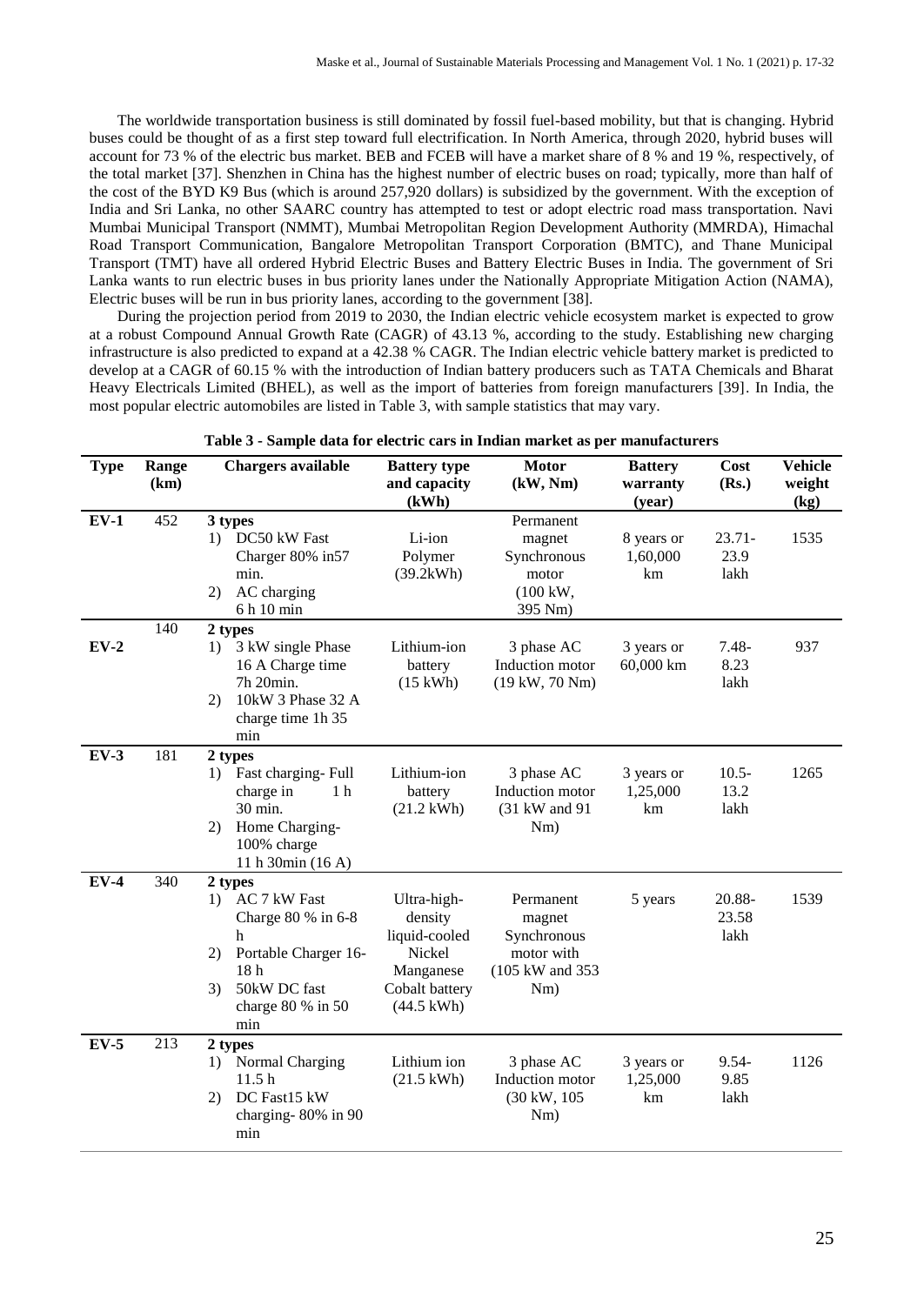| $EV-6$ | 312 |     | 2 types                                                                      |                                                | Permanent                                                       |                              |                   |      |
|--------|-----|-----|------------------------------------------------------------------------------|------------------------------------------------|-----------------------------------------------------------------|------------------------------|-------------------|------|
|        |     | ን ነ | Regular charge-<br>$90\%~8.5~h(15~A)$<br>Fast charge DC,<br>$80\%$ in 60 min | Lithium-ion<br>battery<br>$(30.2 \text{ kWh})$ | magnet<br><b>Synchronous</b><br>motor (94.88)<br>$kW$ , 245 Nm) | 8 years or<br>1,60,000<br>km | 13.99-16<br>lakhs | 1400 |

Where;

EV-1 Variants of EVs similar to Kona Electric by Hyundai

EV-2Variants of EVs similar to e2o plus by Mahindra

EV-3 Variants of EVs similar to e-Verito by Mahindra

EV-4 Variants of EVs similar to ZS EV by MG Motor EV-5 Variants of EVs similar to Tigor EV 2019 by Tata Motor

EV-6 Variants of EVs similar to Nexon EV 2020 by Tata Motor

## **3. Hurdles in Development of Electric Vehicles and Their Potential Solution**

## **3.1 High Cost of EVs**

#### **(a) Provide Tax Incentives for Buying New Electric Vehicles**

By lowering the purchase price of electric vehicles, financial incentives and concessions stimulate demand [26,50]. The European Union has enacted a number of major initiatives aimed at increasing electric vehicle sales. Local, regional, and national incentives, such as lower taxes or free public parking for electric vehicles, are used by the EU to promote electric mobility. They also provide funding in the form of no-strings-attached grants from the Connecting Europe Facility for the expansion of charging infrastructure, support from the EU's Horizon 2020 or the European Investment Bank for projects aiming on research and innovation in electric mobility, and incentives to encourage the purchase and use of electric vehicles [40].

Norway exempts newly purchased electric vehicles from most taxes and offers a variety of privileges, including free or subsidized parking, recharging, and access to expressways, ferries, and tunnels [41]. China has concentrated on lowering foreign investment requirements in the automotive industry in order to develop a more serious and competent market for Chinese manufacturers. China has recently introduced a double credit administrative structure that rewards or punishes manufacturers based on their car models' fuel consumption and driving range [42]. The Korean government provides a number of incentives for EV owners to boost their EV offering. Some of the incentives include a 50% decrease in highway use costs, savings on public parking, exemption from the power base price, and a reduction in the fast-charging rate. Furthermore, the government intends to maintain incentives for hydrogen and electric vehicles until 2022 [43].

In Germany, electric vehicles and plug-in hybrids are exempt from the annual circulation tax for a duration of five years after registration. The German government offers 4,000 Euros in environmental benefits for BEVs and FCEVs, and 3,000 Euros for PHEVs [44]. The Indian government launched the Faster Adoption and Manufacturing of Electric Vehicles (FAME) Scheme, which offers incentives of up to 1.38 lakhs in addition to tax breaks for electric car purchases [45]. This scheme's Phase I lasted from 2015 to 2019, while Phase II began in 2019 and will be finished in 2022 [46].

#### **(b) Reduce Battery Ownership Risk**

EV batteries may need to be replaced as they are susceptible to long-term wear and tear from frequent charging cycles. The cost of a replacement, on the other hand, may deter buyers from acquiring EVs [47]. Warranties, leases, and buy-back guarantees can all help to alleviate this fear. Battery guarantees ensure that if a battery fails after a certain amount of time, it will be replaced for free. These models function because even drained batteries have a residual value that can be recycled or used for other purposes. Tesla and Nissan, for example, provide battery guarantees for their electric vehicles [48]. However, warranties are sometimes limited in scope, thus extended warranty coverage funded by the government could strengthen the argument for EVs [49].

## **(c) Provide Non-Financial Motivation**

While numerous conversations of EVs center on lessening the cost, some of the non-financial incentives can encourage EV use too. Offering free parking or reserving parking spots for EV owners is one such strategy, particularly in urban areas where parking is scarce. Another idea is to allow EV drivers to use HOV (High-Occupancy Vehicle) lanes without paying a toll, especially in cities with significant traffic congestion.

#### **(d) Public Investments in Research & Development**

Because batteries account for the majority of the cost of an electric vehicle, the cost of manufacturing one can be reduced by investing in research and development of new battery technologies that will lower the cost and increase the efficiency of batteries, making them more affordable to consumers. Research would be required for developing state of the art electric motors and controllers, EV chargers, Active and passive safety systems, electronic power brakes,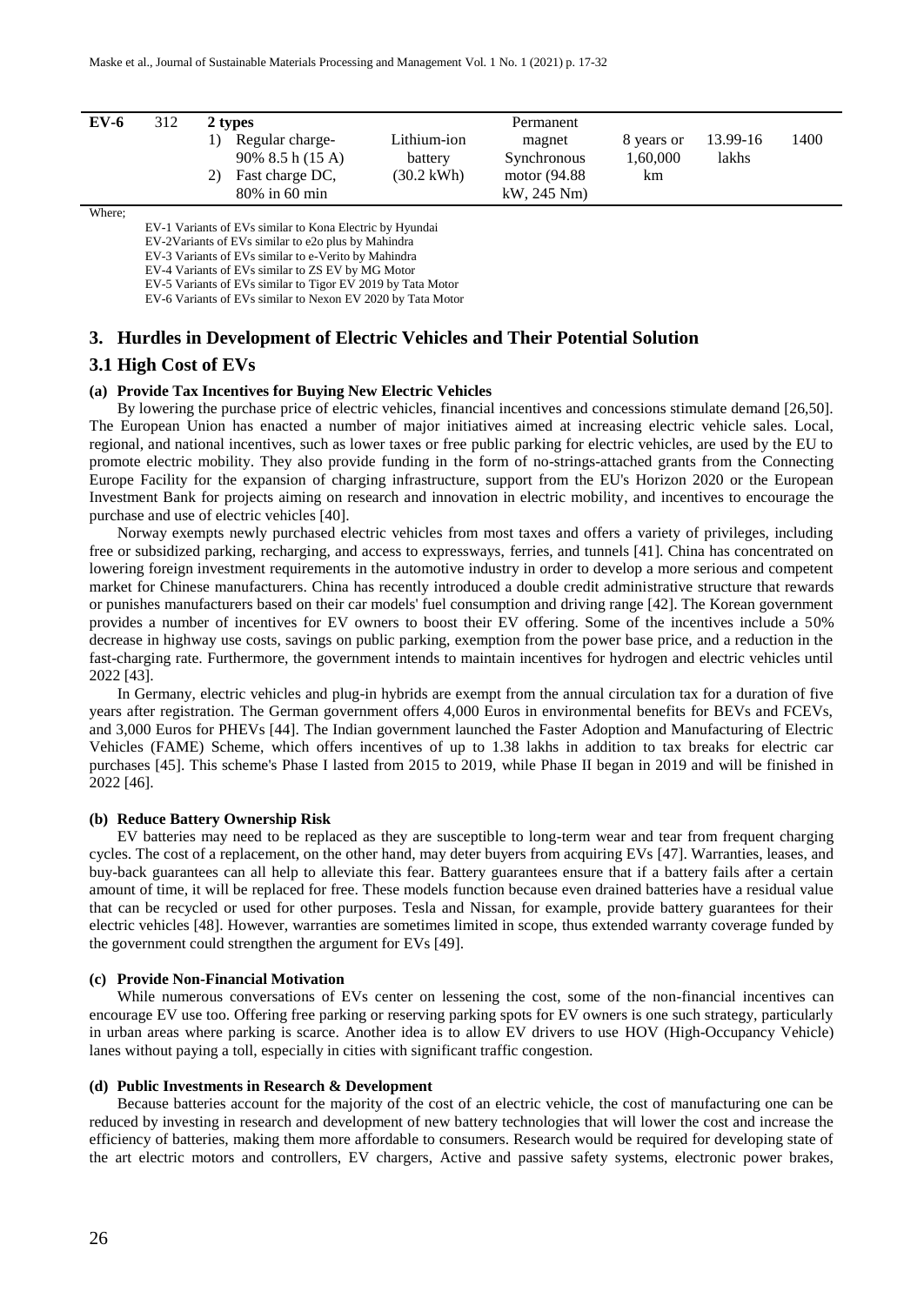Component failure indication systems, electrical air-conditioners, DC-DC converters, vehicle control and battery management systems and communication protocols [12].

#### **(e) Upgrade Government Fleets to PEVs and Encourage EV Cabs, Commercial Transport Vehicles**

Government fleets can be converted to electric vehicles, boosting local EV sales. Fleet purchases not only help local EV firms, but they also demonstrate the benefits of EVs to consumers who may have been reticent to adopt them earlier. Government-run public transportation buses should be replaced with electric buses. The Municipal Corporation of Mumbai, for example, has recently added Electric buses and Fuel Cell buses to their local public transportation fleet.

# **3.2 Limited Charging Infrastructure**

#### **(a) Invest in the Installation of EV Chargers in Public Spaces and Offer Incentives for Chargers Installation**

The current estimated market value of charging systems for EVs is about two billion Dollars; by the end of 2025, it is expected to grow five times the current market to 9.9 billion Dollars. While lower-cost, higher-efficiency batteries are critical for making EVs cost-competitive, many industries experts regard charging infrastructure as a major roadblock to the market's growth. EVs may easily be charged at home, but the issue arises when traveling great distances. The highways must be equipped with a variety of charging stations. In urban and suburban regions, petrol and diesel fuel stations can be found every few kilometers, and even the most distant communities have a fuel station. Only large metropolitan areas often have public EV infrastructure. Furthermore, because electric vehicles have a shorter range than gasoline vehicles, a dense charging infrastructure that can support both long and short-distance travel will be required. Only four nations account for 76% of the EU's charging stations: the Netherlands, Germany, France, and the United Kingdom. The number of electric cars charging facilities per 100 kilometers is shown in Fig. 9 [50]. The Ministry of Heavy Industries and Public Enterprises of India recently approved 2636 electric vehicle charging stations under the FAME India Phase-II Scheme [51]. According to the Chinese National Energy Administration, the government plans to install around 12,000 charging stations and 4.8 million distributed charging heaps by 2020 to meet the country's goal of 5 million electric vehicles [52]. Battery swapping has been suggested from the 1st day of the promotion of EV where batteries are not possessed by the users instead, they are provided on a rental arrangement [43]. The consumers go to charging stations to swap the drained batteries with the charged ones; hence the time needed is just a few minutes. The design of the EV should be made for such changes [53].



**Fig. 9 - Number of electric vehicles charging stations per 100 km [50]**

Moreover, the government can introduce some mobile applications to track the charging stations to locate EV charging stations across the country and provide reservations or booking for different charging time slots for individual.

## **(b) Collaboration with Private Charging Stations**

Several private firms are currently building charging infrastructure, including Charge Point, e-On, and Innogy. Alternative (renewable) energy sources can be used to meet the energy requirements. The charging station industry is drawing technology behemoths such as ABB, BP, and Siemens to invest. Shell also appears to be interested in entering the electric vehicle charging industry, which it is doing through its business unit, which it purchased earlier this year [51]. In future, public-private initiatives are projected to increase.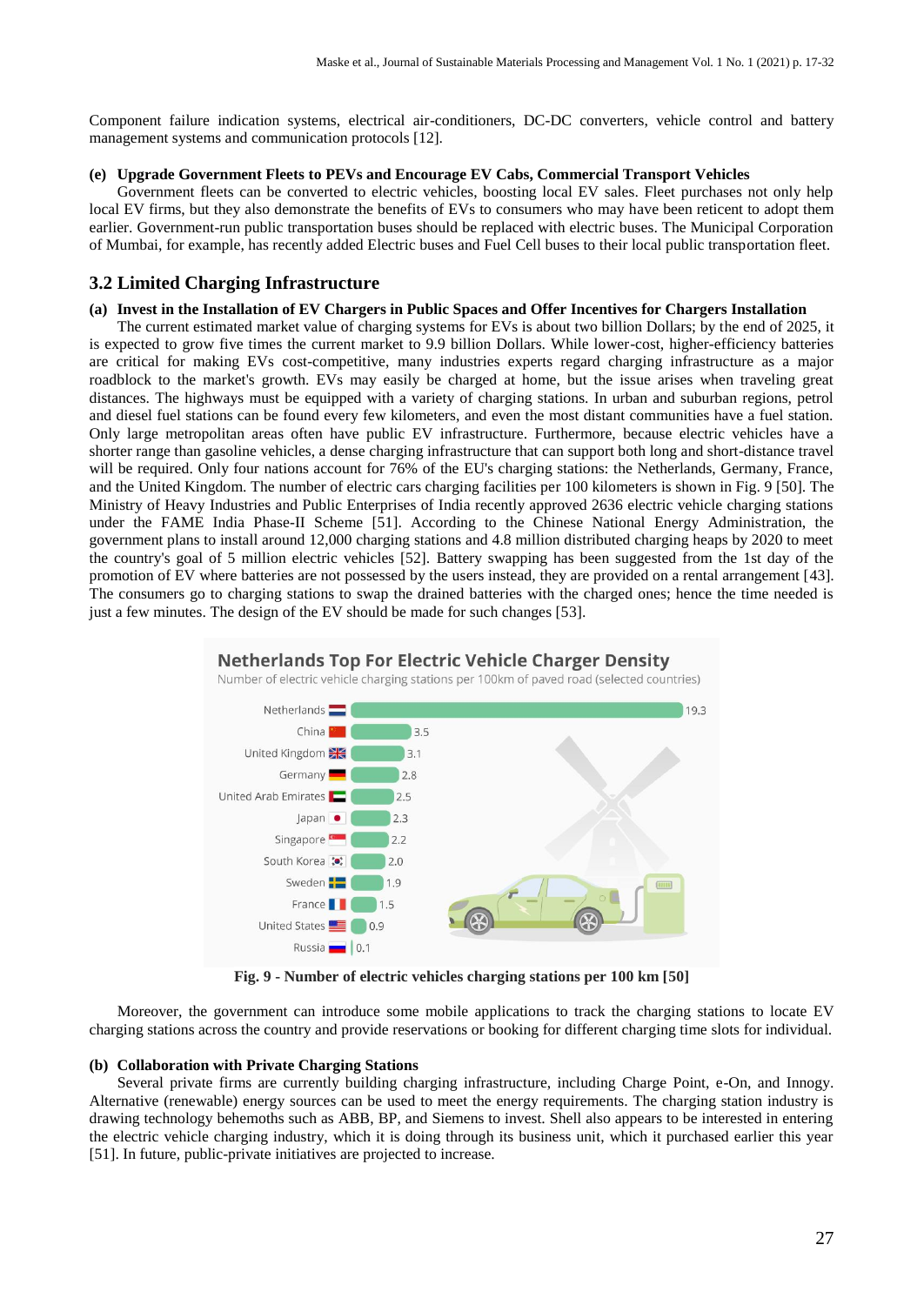#### **(c) Publicize Information on Charger Locations**

Although many EV manufacturers install the locations of fast-charging stations in the vehicles' system, so that the locations can be accessed via electronic LED display, still there is a need of publicizing the information, to make the EV owners as well as prospective customers aware of the locations sessions in making sure the public is aware of charging station locations is just as vital as having the stations erected in the first place for decreasing range anxiety. Many EV manufacturers have teamed up with Google Maps to create charging maps that are consistent and up to date. EV owners merely need to search for charging stations in their neighborhood, and Google Maps will show them where they can find them. Additionally, it is now possible to schedule a Charging Slot for the required amount of time [54].

## **3.3 Consumer Misperceptions**

Though hands on experience with EVs changed the attitude of many prospective buyers to a large extent, yet there is a large group of people which are adhered to conventional ICE vehicles due to certain misperceptions. While early adopters are willing to explore and appreciate the environmental and overall economic benefits of EVs, widespread adoption of EVs will necessitate addressing common customers' concerns and reservations [54]. The monetary improvement methodologies discussed above help to reduce concerns and misperception effectively. Building a buyer training program, on the other hand, is crucial for disseminating the most recent advancements in overcoming obstacles and eliminating EV fallacies. Consumer education plans should be created with the target audience in mind, and the most obvious target audience is the general public. There are a few existing assets for first-time purchasers from which monetary designers can attract data to pick up the information about the lacking side of EVs. Fig. 10 shows the paramount factors considered by the prospective EV buyers [48].



**Fig. 10 - Paramount factors influencing the prospective EV buyers [48]**

The adoption of electric vehicles has aided the advancements and development in both vehicles and power systems. Future research will focus on making electric vehicles more inexpensive and efficient, as well as energy management systems and increased range [55]. Following are some of the research trends:

- Better battery technology is necessary to take electric vehicle technology further. For example: Ultracapacitors and Lithium-air batteries could help increase the range of vehicles. Prolonging battery life is an additional area for improvement [56].
- Battery charging technologies such as dynamic wireless charging will gain tremendous focus by researchers. Ultra-fast charging will be an area of improvement resulting in minimization of charging time [27].
- Overhead power supply (conductive electrical transmission) can be considered as a solution for heavy freight carrier trucks which follow a designated route. Such practical research is being carried out on highways of Sweden by Siemens and Scania [36].
- Vehicle to Grid (V2G) allows energy to be delivered back to the power grid from an electric car's battery and then retrieved when needed. This technology will produce incredible achievements in the field of energy management [57].
- Hydrogen fuel cell cars can be a part of military and defense applications in the future. There is a scope of research in methods used for obtaining hydrogen from the air.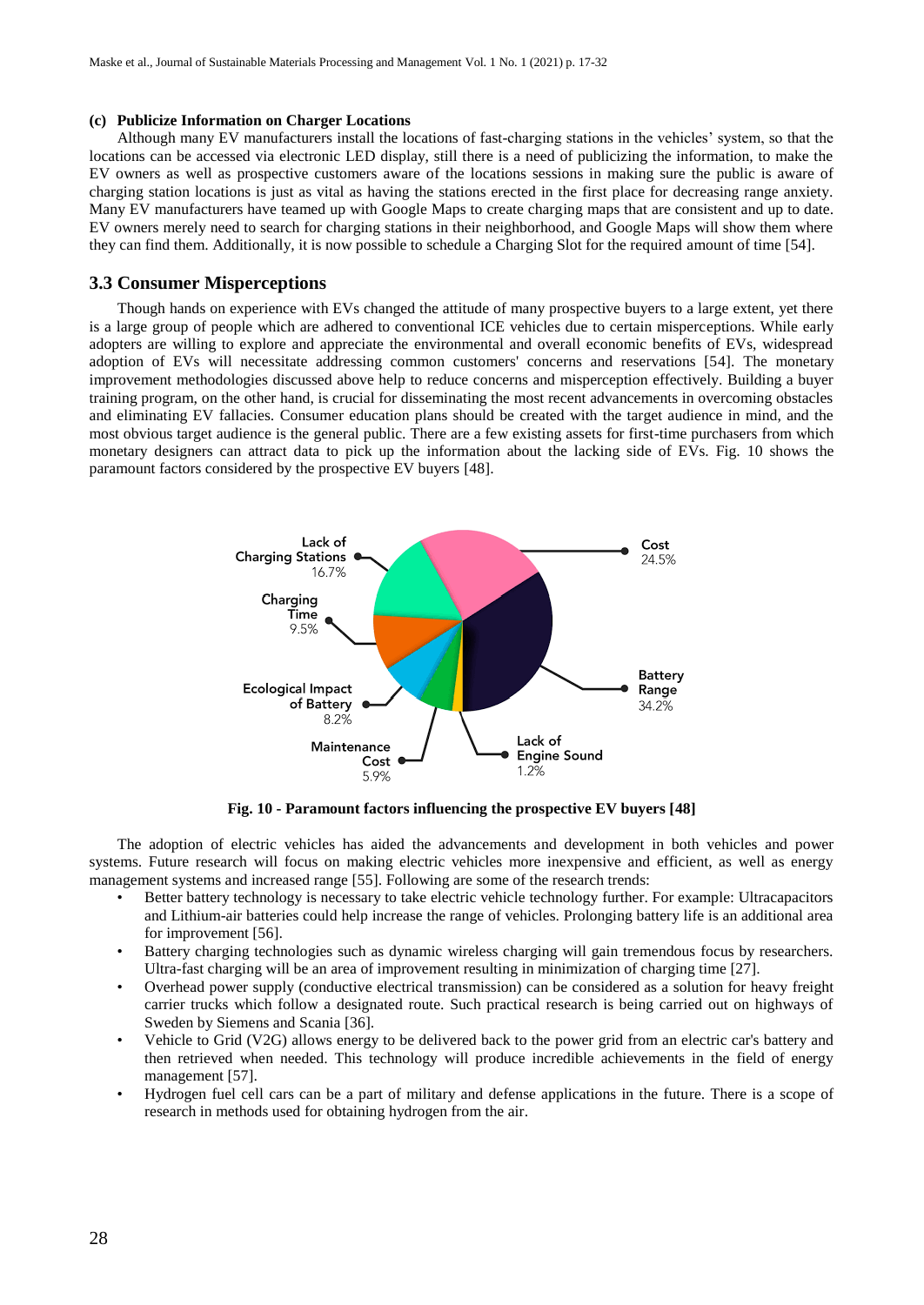# **4. Mitigation of Air Pollution Due to Electric Vehicles**

Adoption of the electric car to mitigate air pollution and climate change is currently burning issue. Human beings have become vulnerable to Lung cancer, respiratory infections and heart diseases. Not only humans but the emission of CO2, Sulphur oxides, Nitrogen oxides and particulate matter in air is a major concern for the environment too. Although bio-diesels and CNG vehicles create less pollution; electric vehicles are far more efficient than its market competitors such as Conventional ICE cars and compressed air-powered cars [58,59].

In research, one of the key results was obtained for 20 %, 50 % and 100 % IC engine vehicle substituting with Electric vehicles, the total petrol production reduces by 6.65 %, 16.62 % and 33.24 %, on the other hand, the total electricity production will increase by 2.82 %, 7.05 % and 14.10 % [60]. An ICE vehicle dispenses  $CO_2$  and other pollutants during car manufacturing, petroleum production and from the tailpipe in its total life cycle. On the other hand, Electric vehicles do not have any exhaust emissions. Moreover, if the electricity production is from low or non- $CO<sub>2</sub>$  emitting sources such as renewable sources which are responsible for decarbonization, then the only source of  $CO<sub>2</sub>$ production is car manufacturing and supply chain as shown in the Fig. 11 [61].



Life Cycle Analysis Greenhouse Gas Emissions

**Fig. 11 - Life cycle analysis of CO<sup>2</sup> emission in Canada [58]**

In accordance with a report issued for the state of Minnesota by MCPA, EVs could significantly improve air quality especially in the areas with busy roadways by reducing not only the carbon emission but also the  $NO<sub>x</sub>$  and particulate matter as shown in the Fig. 12 [61].



# Annual vehicle emissions by fuel type (12,000 miles)

**Fig. 12 - Annual vehicle emissions by fuel type in the state of Minnesota [63]**

In a study to assess a scenario of electric vehicles substituting conventional gasoline-power cars in the city of São Paulo in the decade (2020 and 2030) were carried to estimate the  $CO<sub>2</sub>$  emission and Energy consumption. It was found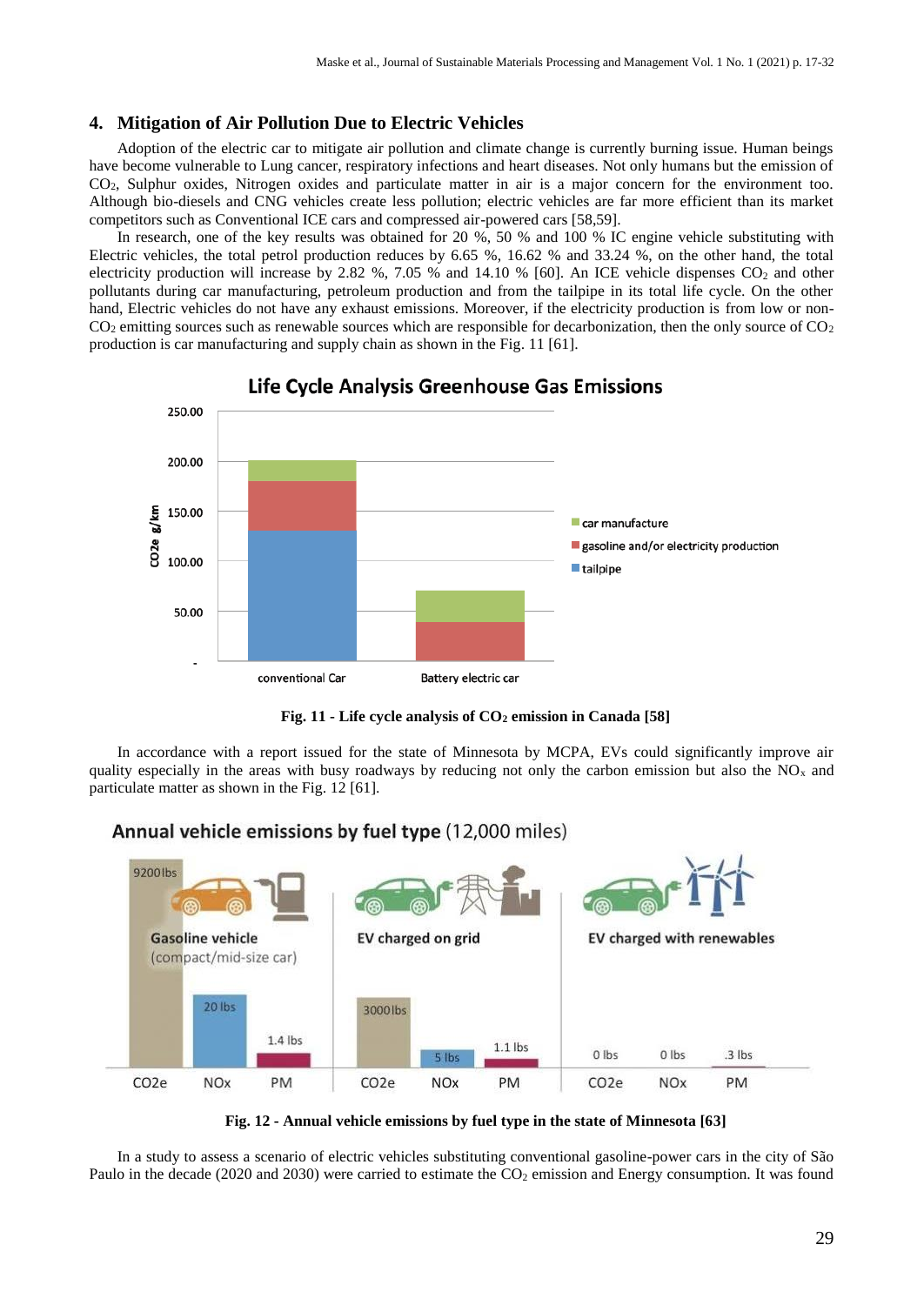that a reduction of about 11.0 million tones  $CO<sub>2</sub>$  by year 2030 is achievable with the transitioning of 20 % of gasoline cars with battery electric cars [62].

## **5. Results and Discussion**

Electric vehicles have unquestionably huge potential to become the future mode of mass and freight transportation while also protecting the world from automobile emissions that degrade outdoor air quality and contribute to global warming [62-64]. On average electric vehicles have a travel cost of Rs. 0.78 to Rs.1.2 per km which is a bit more economical as compared to the Fuel cell vehicles with a travel cost of Rs.1.7 per km. However, the hybrid electric vehicle has a travel cost of Rs. 4.4 per km which involves electric motor and Internal Combustion Engines. The conventional vehicles running on fossil fuels have travel costs in the range of Rs.6 to Rs.9 per km.

Based on the range and battery capacity of the EV from Table 3, an analysis was conducted for electric vehicles in India to calculate the energy required for transportation (km/kWh). Table 4 shows the anticipated travel cost (Rs./km) for EVs based on the price of power required to charge the battery (Rs.8/kWh). Based on the battery capacity and mass of the EV reviewed in Table 4, the energy density of the EV (kWh/ kg of EV) was calculated.

| Electric<br>vehicles | <b>Run per unit energy</b><br>consumption (km/kWh) | <b>Travel cost</b><br>(Rs./km) | <b>Energy density of the vehicle</b><br>(kWh/kg of Vehicle) |
|----------------------|----------------------------------------------------|--------------------------------|-------------------------------------------------------------|
| $EV-1$               | 11.5                                               | 0.9                            | 0.025                                                       |
| $EV-2$               | 8                                                  | 0.8                            | 0.016                                                       |
| $EV-3$               | 7.9                                                | 1.15                           | 0.017                                                       |
| $EV-4$               | 7.9                                                |                                | 0.028                                                       |
| $EV-5$               | 9.9                                                | 0.8                            | 0.019                                                       |
| $EV-6$               | 10.3                                               | 0.77                           | 0.021                                                       |

**Table 4 - Comparison of electric vehicles in India [65]**

## **6. Conclusion**

In the mission to achieve the goal of smart city, we have to look at transportation and smart grid with a new and innovative approach; and since both are connected to electric vehicle adoption in the market it would be easier to achieve the Smart City Goals complemented by EV Ecosystem. We have recommended some research directions in this study that could lead to better EV migration and adoption among the masses. Electric Vehicles are viable alternatives to conventional vehicles. Especially when the energy used to charge these vehicles is produced by renewable sources.

- A tabular comparison of different types of vehicles is issued in Table 2. Followed by a sample of comparison among the few electric vehicles in the markets shown in Table 3, which are subjected to change due to updating or modifications in the EVs.
- Global overview of battery electric vehicles, Heavy Transport EVs.
- Ways to overcome the hurdles in developments of electric vehicles and charging infrastructure have been accessed.
- Mitigation of air pollution due to Electric vehicles is explained comprehensively.
- A review on Li-ion Batteries sustainable recycle process has been explained.
- Finally, research trends and future development areas are described.

# **References**

- [1] Argueta, A. (2010). A Technical Research Report: The Electric Vehicle.
- [2] Lumb, A. B. & Thomas, C. R. (2017). Smoking and Air Pollution. In Nunn's applied respiratory physiology 8th Edition (pp. 281-290). Elselvier.
- [3] Ghosh, R. & Hertz-Picciotto, I. (2014). The Epidemiology of Air Pollution and Childhood Lung Diseases. In The Lung (pp. 423-437). Academic Press.<br>[4] World Health Organization
- [4] World Health Organization (2021). Ambient Air: Pollutant. Retrieved from https://www.who.int/airpollution/ambient/pollutants/en/
- [5] Ministry of Environment and Forests (2021). National Ambient Air Quality Monitoring Programme (NAMP) Data. Retrieved from http://www.cpcbenvis.nic.in/air\_quality\_data.html.
- [6] IQAir, (2020). 2020 World Air Quality Report: Region & City PM2.5 Ranking.
- [7] Shaikh, P. W. & Mouftah, H. T. (2021). Intelligent Charging Infrastructure Design for Connected and Autonomous Electric Vehicles in Smart Cities. *IFIP/IEEE International Symposium on Integrated Network Management.* pp. 992-997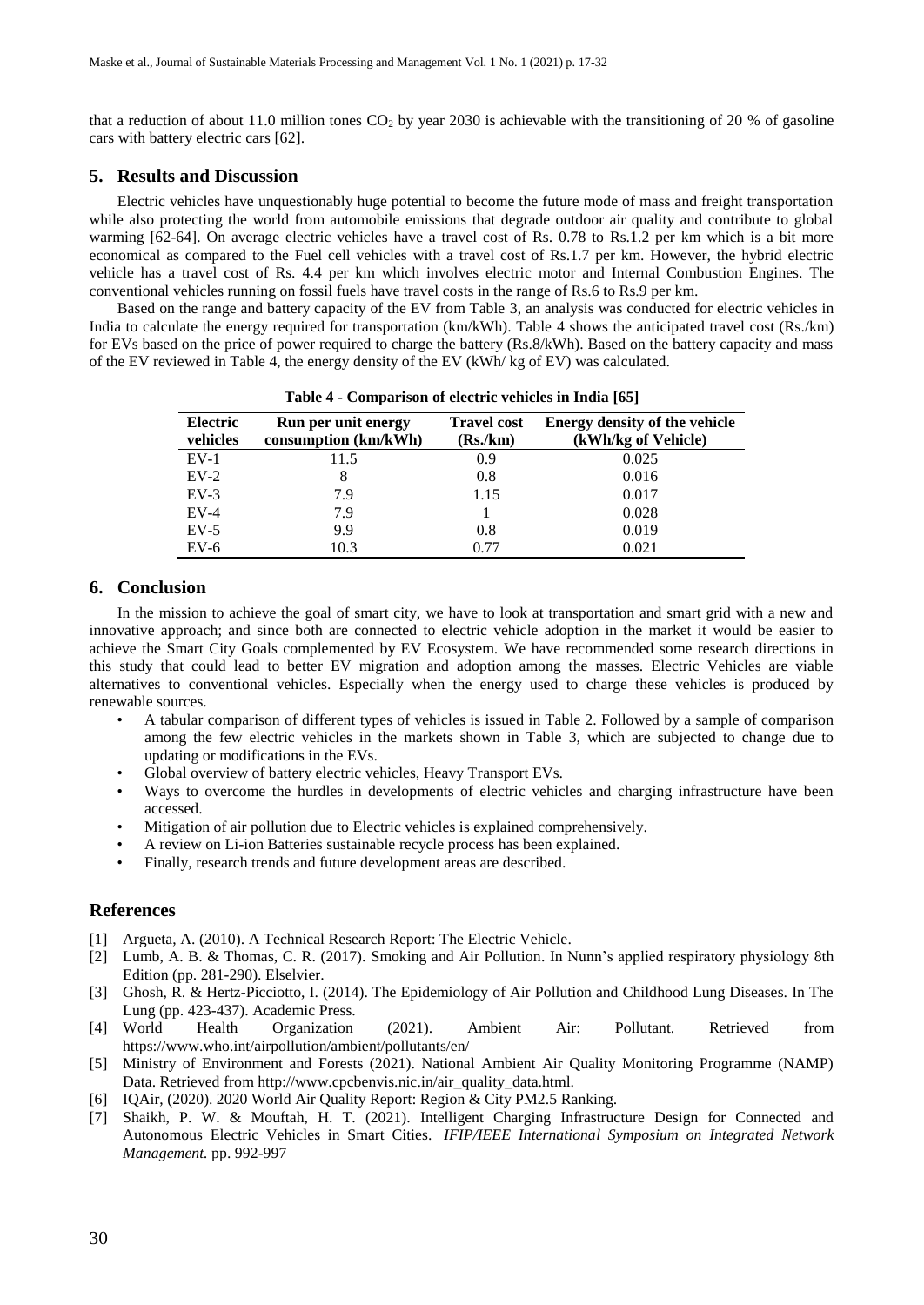- [8] Van Mierlo, J. (2018). The world electric vehicle journal, the open access journal for the e-mobility scene. World Electr. Veh. J. 9.
- [9] Ajanovic, A. & Haas, R. (2019). Economic and environmental prospects for battery electric and fuel cell vehicles: a review. Fuel Cells, 19, 515-529.
- [10] European Commission (2017). Mobility and Transport. Retrieved from https://transport.ec.europa.eu/index\_en.
- [11] Song, Y., Yang, Y., & Hu, Z. (2011). Present status and development trend of batteries for electric vehicles. Power System Technology, 35(4), 1-7.
- [12] Aayog, N. I. T. I., Juyal, S., Sanjeevi, H., Saxena, A., Sharma, S., & Singh, A. (2018). Zero emission vehicles (ZEVs): Towards a policy framework. NITI Aayog, Government of India, New Delhi, India.
- [13] Lee, H., & Clark, A. (2018). Charging the future: Challenges and opportunities for electric vehicle adoption.
- [14] Marcos, J. T., Scheller, C., Godina, R., Spengler, T. S., & Carvalho, H. (2021). Sources of uncertainty in the closed-loop supply chain of lithium-ion batteries for electric vehicles. Cleaner Logistics and Supply Chain, 1, 100006.
- [15] Chen, M., Ma, X., Chen, B., Arsenault, R., Karlson, P., Simon, N., & Wang, Y. (2019). Recycling end-of-life electric vehicle lithium-ion batteries. Joule, 3(11), 2622-2646.
- [16] Gustafsson, T., & Johansson, A. (2015). Comparison between battery electric vehicles and internal combustion engine vehicles fueled by electrofuels-From an energy efficiency and cost perspective (Master's thesis).
- [17] Chan, C. C. (2002). The state of the art of electric and hybrid vehicles. Proceedings of the IEEE, 90(2), 247-275.
- [18] Gunther, P., Carstensen, F. V., Graziano, M., & Coghlan, J. (2012). Driving Smart Growth: Electric Vehicle Adoption and Off-Peak Electricity Rates. Storrs (CT), USA: Connecticut Center for Economic Analysis.
- [19] Offer, G. J., Howey, D., Contestabile, M., Clague, R., & Brandon, N. P. (2010). Comparative analysis of battery electric, hydrogen fuel cell and hybrid vehicles in a future sustainable road transport system. Energy policy, 38(1), 24-29.
- [20] Pema, T. (2019). YourStory research's in-depth report on the EV revolution Global prospects and Indian opportunities.
- [21] Tarascon, J. M., & Armand, M. (2011). Issues and challenges facing rechargeable lithium batteries. Materials for sustainable energy: a collection of peer-reviewed research and review articles from Nature Publishing Group, 171- 179.
- [22] Miao, Y., Hynan, P., Von Jouanne, A., & Yokochi, A. (2019). Current Li-ion battery technologies in electric vehicles and opportunities for advancements. Energies, 12(6), 1074.
- [23] Stock, K. (2021). The electric vehicle invasion is already here. BloombergNEF.
- [24] Iclodean, C., Varga, B., Burnete, N., Cimerdean, D., & Jurchiş, B. (2017). Comparison of different battery types for electric vehicles. In IOP conference series: materials science and engineering, 252, 012058).
- [25] Un-Noor, F., Padmanaban, S., Mihet-Popa, L., Mollah, M. N., & Hossain, E. (2017). A comprehensive study of key electric vehicle (EV) components, technologies, challenges, impacts, and future direction of development. Energies, 10(8), 1217.
- [26] Dashora, H. D. (2017). Dynamic Wireless Charging of Electric Vehicle.
- [27] Yambar, P. (2018). Dynamic wireless charging of electric vehicle. International Journal for Research in Applied science and Engineering Technology, 6(3).
- [28] Qualcomm Technologies Inc. (2017). Halo Dynamic Electric Vehicle Charging.
- [29] Mahoor, M., Hosseini, Z. S., Khodaei, A., & Kushner, D. (2017). Electric vehicle battery swapping station. arXiv preprint arXiv:1710.06895.
- [30] Maske, P., Agrawal, M., & Chel, A. (2020). Design of braking system for an electric golf-cart. International Journal of Research and Analytical Reviews, 7(1), 868-873.
- [31] JuiceBlog (2019). The different ev charging connector types.
- [32] Cui, Q., Weng, Y., & Tan, C. W. (2019). Electric vehicle charging station placement method for urban areas. IEEE Transactions on Smart Grid, 10(6), 6552-6565.
- [33] Okaya Power Bharat Charger Specifications (2021). Retrieved from https://okayapower.com/pdf/Bharat-AC-EV-Charger.pdf
- [34] Bloomberg electric vehicles outlook (2019). Retrieved from https://about.bnef.com/electric-vehicle-outlook/
- [35] Ward, J., & Upadhyay, A (2018). India's Rickshaw Revolution Leaves China in the Dust. Retrieved from https://www.bloombergquint.com/business/india-s-rickshaws-outnumber-china-s-electric-vehicles
- [36] Sustainable-Bus Editorial (2020). Electric bus, main fleets and projects around the world.
- [37] Automotive World Ltd. (2013). Scania and Siemens to develop electrically powered vehicles.
- [38] Mahmoud, M., Garnett, R., Ferguson, M., & Kanaroglou, P. (2016). Electric buses: A review of alternative powertrains. Renewable and Sustainable Energy Reviews, 62, 673-684.
- [39] PwC (2018). Deployment of electric road mass transportation in South Asia SAARC Energy Centre.
- [40] BIS research (2019). Emerging Technology Market Intelligence. Retrieved from https://bisresearch.com/industryreport/india-electric-vehicle-market.html